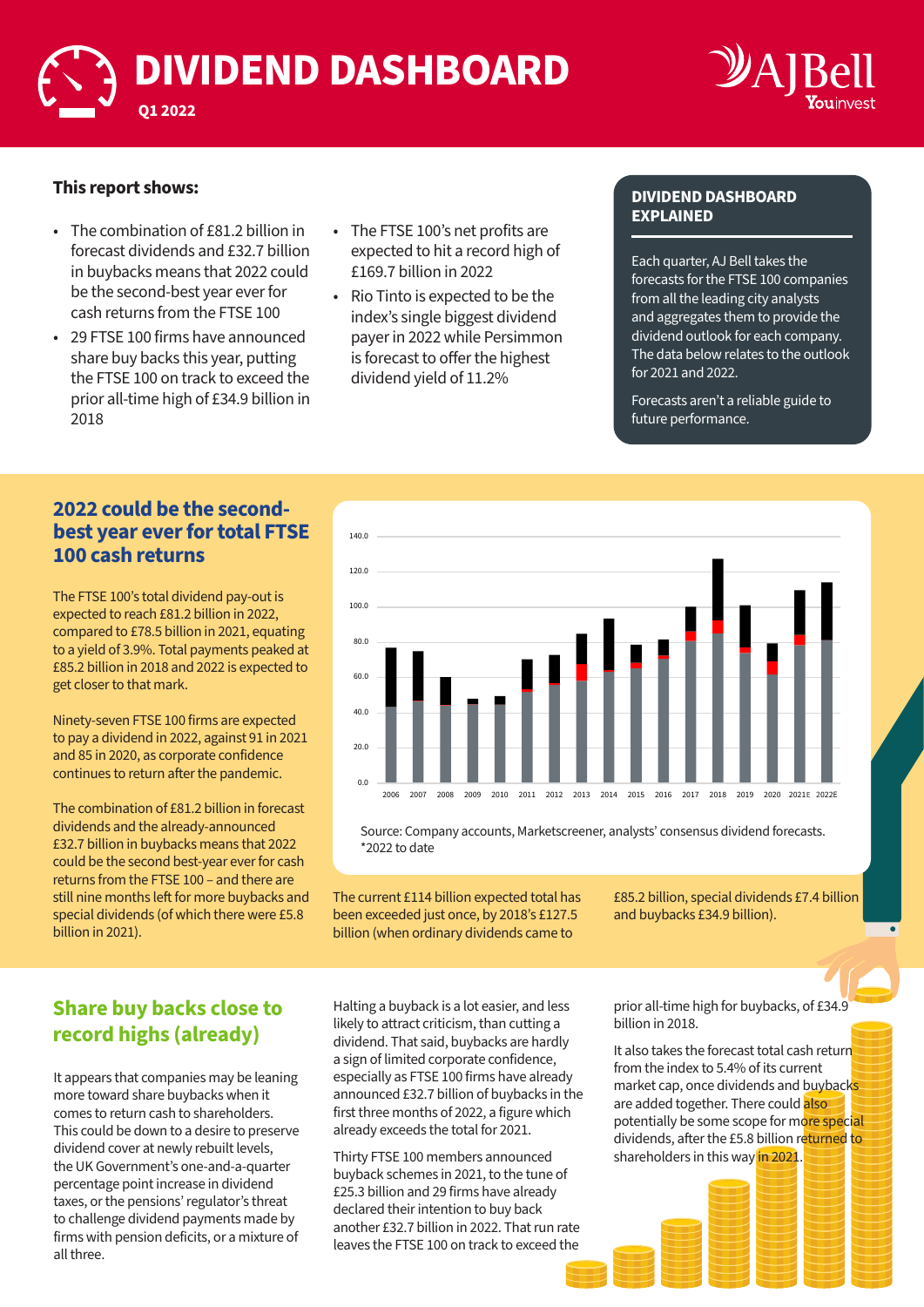# **Biggest dividend growers and cutters**

Meaty increases in dividends at Glencore, Shell, HSBC, Lloyds and the resumption of payments at Flutter Entertainment look set to just do enough to offset anticipated falls at GlaxoSmithKline (thanks to a change in corporate structure) and Antofagasta, as well as the demotion of that trio of miners, BHP, Evraz and Polymetal.

This highlights the importance of the miners to the overall direction of FTSE 100 profits and dividends. Miners' contribution to the total is expected to drop in 2022 after the demotion from the index of not just BHP but Evraz and Polymetal too, and then again in 2023.

A £10.1 billion increase in dividends from miners in 2021, excluding special payments, is expected to give way to a drop of £1.8 billion in 2022 and another decline of £3.4 billion in 2023, despite the promotion of gold digger Endeavour Mining to the UK's premier index in March.

Presumably analysts do not believe that the current bout of price strength in iron ore, nickel, aluminium, copper and others will last, in the view that high prices will choke off demand and stoke supply. Equally, the consensus may be concluding that the recent metal price spikes are more due to the war in Ukraine and the threat of sanctions against Russian supply.

| 2022 E                       |       |  |                              |         |  |
|------------------------------|-------|--|------------------------------|---------|--|
| Dividend growth (£ million)  |       |  | Dividend decline (£ million) |         |  |
| Glencore                     | 2,885 |  | Coca-Cola HBC                | (15)    |  |
| Shell                        | 655   |  | <b>Admiral Group</b>         | (20)    |  |
| <b>HSBC</b>                  | 581   |  | Fresnillo                    | (26)    |  |
| <b>Flutter Entertainment</b> | 351   |  | <b>CRH</b>                   | (43)    |  |
| <b>Barclays</b>              | 336   |  | Vodafone                     | (60)    |  |
| Lloyds                       | 329   |  | Unilever                     | (91)    |  |
| <b>Next</b>                  | 286   |  | Berkeley                     | (185)   |  |
| Aviva                        | 280   |  | Antofagasta                  | (381)   |  |
| Compass                      | 232   |  | GlaxoSmithKline              | (1,252) |  |
| NatWest Group                | 212   |  |                              |         |  |

Source: Company accounts, Marketscreener, consensus analysts' forecasts



Source: Company accounts, Marketscreener, consensus analysts' forecasts. Excludes special dividends

#### **Dividend cover is improving**

One other reason why dividend growth may be slowing is that dividend cover is improving and executives may be keen to preserve this buffer.

Companies may be choosing to let earnings growth outpace dividend growth so they can reinvest in their businesses, bolster balance sheets and rebuild cover, so that their shareholder distributions are not quite the hostage to fortune that they proved to be in 2020, should another unexpected shock emerge from left field.

The aggregate earnings cover ratio for the FTSE 100 is now seen rising to 2.09 times in 2022, according to analysts' consensus and dividend forecasts.



That is a further improvement on 2021's 1.90 times earnings cover and the skinny 1.55 times ratio served up in 2020. A

further gain to 2.22 times is expected by analysts in 2023, to take earnings cover to its highest level since 2012.

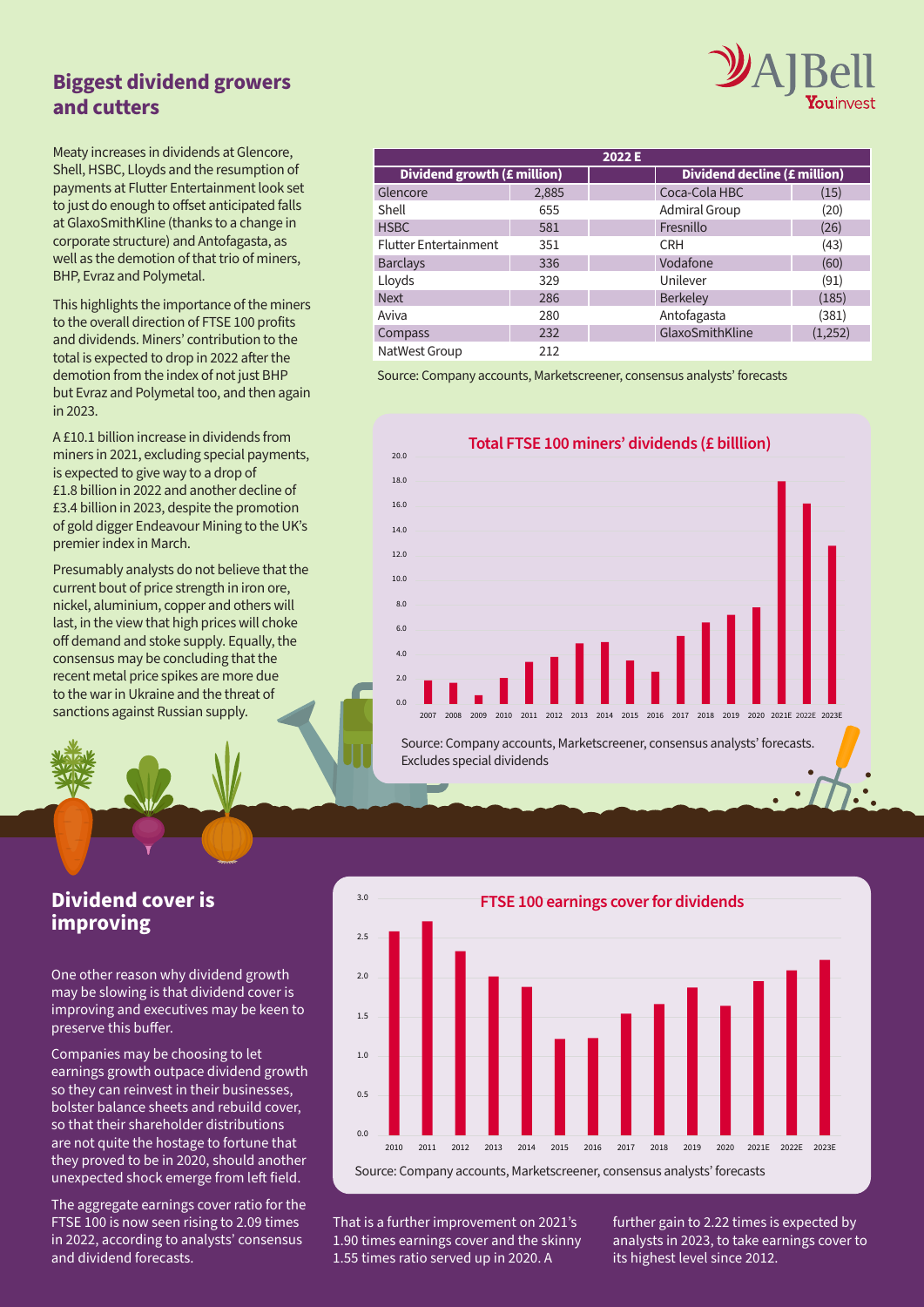

#### What level of dividend cover to look for

Divided cover of below 1.0 should ring alarm bells because it means the company is paying out more to shareholders than it makes in that year. This means it has to dip into cash reserves, sell assets or borrow money to maintain the payment. This is unlikely to be sustainable over the long term.

Dividend cover of around 1.5 is less than ideal because it means a company has less room for manoeuvre if profits fall in one year. It will then need to decide whether to reduce its dividend, stop reinvesting in the business or take on more debt.

Dividend cover of 2.0 or above is ideal because it means profit is double the amount the company is paying out to shareholders. This means it can continue to invest in the business and has scope to maintain its dividend payment in a bad year.

#### DIVIDEND COVER EXPLAINED

Dividend cover is the amount of profit a firm makes divided by the dividend it pays out to shareholders.

The table below shows the dividend cover for a company making a profit of £100 and paying three different levels of dividend:

|      | Dividend Calculation | Dividend cover |
|------|----------------------|----------------|
| £50  | £100 divided by £50  | 2              |
| £100 | £100 divided by £100 |                |
| £150 | £100 divided by £150 | 0.67           |



Source: Company accounts, Marketscreener, consensus analysts' forecasts.

| 2022 E                        |                                                        |                                                         |  |
|-------------------------------|--------------------------------------------------------|---------------------------------------------------------|--|
|                               | <b>Forecast pre-tax profit</b><br>increase (£ billion) | <b>Forecast of total FTSE</b><br>100 profits growth (%) |  |
| Oil & Gas                     | 13.4                                                   | 89%                                                     |  |
| Health Care                   | 6.6                                                    | 44%                                                     |  |
| <b>Consumer Discretionary</b> | 5.5                                                    | 36%                                                     |  |
| <b>Consumer Staples</b>       | 4.2                                                    | 28%                                                     |  |
| Industrial goods & services   | 3.6                                                    | 24%                                                     |  |
| <b>Telecoms</b>               | 2.1                                                    | 14%                                                     |  |
| <b>Utilities</b>              | 0.4                                                    | 3%                                                      |  |
| Technology                    | 0.1                                                    | $1\%$                                                   |  |
| <b>Real Estate</b>            | (2.2)                                                  | (15%)                                                   |  |
| Financials                    | (3.8)                                                  | (25%)                                                   |  |
| <b>Mining</b>                 | (15.0)                                                 | $(100\%)$                                               |  |
| <b>FTSE 100</b>               | 15,027                                                 | 100.0%                                                  |  |

Source: Company accounts, Marketscreener, consensus analysts' forecasts.

## **FTSE 100 profits set for a record high in 2022**

Analysts currently believe that 2022's stated net profits of £169.7 billion will exceed not only the pre-pandemic peaks of 2017 but the high of 2013 as well, when Vodafone's sale of its stake in an American joint venture with Verizon added considerably to the total.

On an adjusted basis, net income in 2022 is expected to exceed not only the pre-pandemic peak of 2018 but the all-time high of 2011, when commodity prices were roaring, and miners and oils generated 42% of the total between them.

Oils and consumer stocks, with a little help from industrials, are expected to drive the forecast 7%, or £15.0 billion increase in aggregate FTSE 100 pre-tax profit for 2022, as miners and financials both see lower earnings. The forecast drop at miners reflects higher costs, the assumption that lofty industrial metal prices may not last and also the demotion of Evraz, Polymetal and BHP. The banks' profits in 2021 are likely to have been flattered by write-backs relating to the bad loan provisions they took in 2020.